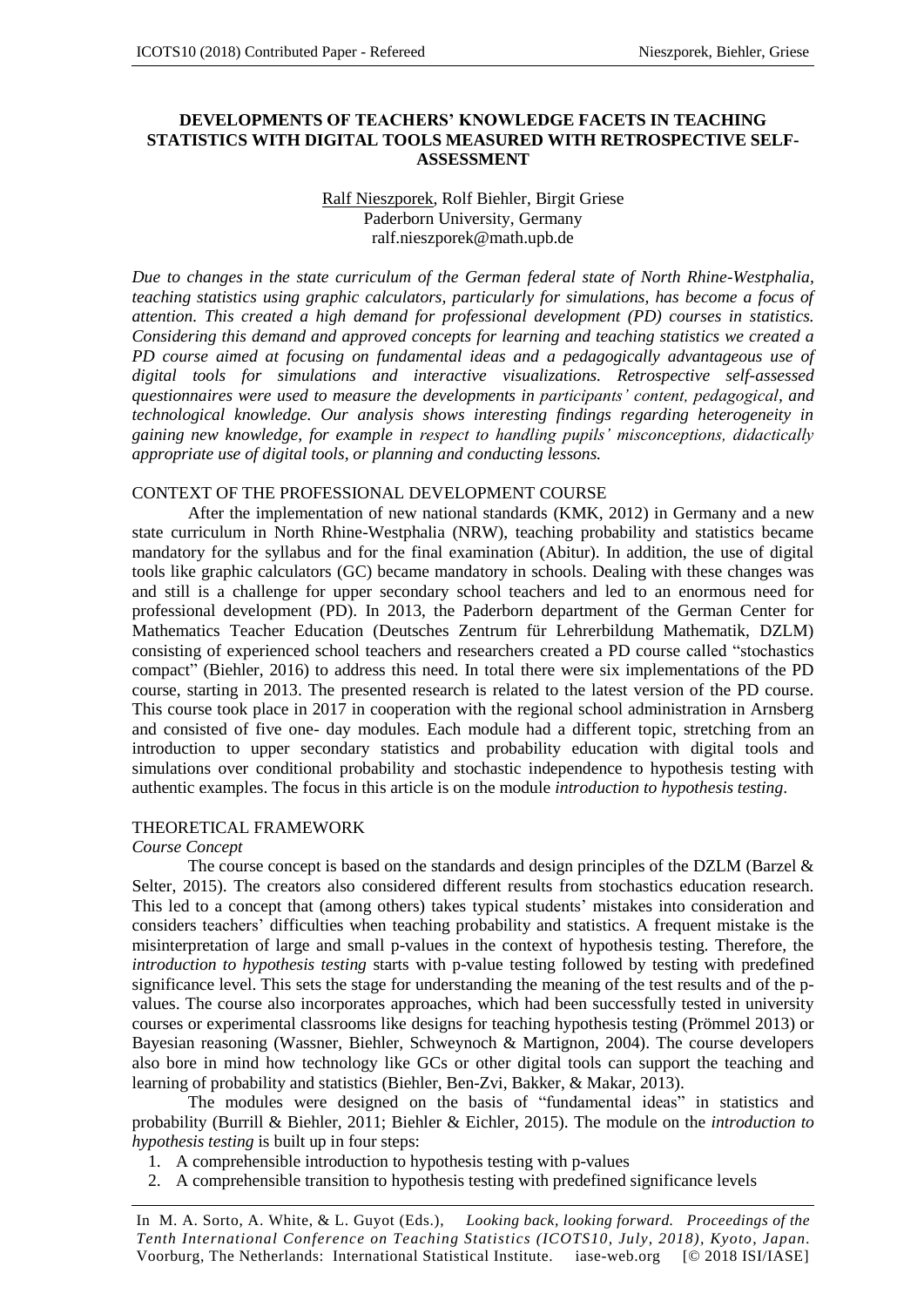- 3. Interpretation of test results with special emphasis on language sensitivity and typical mistakes
- 4. Hypothesis testing and of the mathematical modeling circle

Whereas these steps are related to classroom content, a second important design aspect is related to the facets of professional knowledge, which teachers should master when teaching this content. The underlying competence model is based on Ball's, Thames' and Phelps' (2008) work and its enhancement by Wassong (2017). The competence facets that were covered in the PD course and later partly measured in the questionnaire for the topic *an introduction to hypothesis testing* can be found in table 1.

|                |                 |                     | Knowledge of             |                          | Technological    |                        |  |  |
|----------------|-----------------|---------------------|--------------------------|--------------------------|------------------|------------------------|--|--|
|                | Content         | Knowledge of        | Content and              |                          | Content          | Technological Peda-    |  |  |
| Knowledge      | Knowledge       | Content and         | Students                 | Special Content          | Knowledge        | gogical Content        |  |  |
| type           | (CK)            | Teaching (KCT)      | Knowledge (SCK)<br>(KCS) |                          | (TCK)            | Knowledge (TPCK)       |  |  |
|                | Knowledge of    | Knowledge of        | Knowledge of             | Knowledge of how to      | Knowledge of     | Knowledge of ad-       |  |  |
| <b>Example</b> | fundamental     | how to plan and     | typical mis-             | react adequately on pu-  | how to use dig-  | vantages and disad-    |  |  |
|                | ideas of hy-    | implement a les-    | takes and lan-           | pils' reasoning on the   | ital tools for   | vantages of the use of |  |  |
|                | pothesis test-  | son for introduc-   | guage errors             | meaning of small and     | visualizations   | digital tools and pos- |  |  |
|                | ing, its proce- | ing hypothesis      | regarding the            | large p-values, and of   | and calcula-     | sible misconceptions   |  |  |
|                | dure, and va-   | testing either with | interpretation           | how to react adequately  |                  | regarding hypothesis   |  |  |
|                | lidity          | p-value or with     | of test results          | to statements on the va- | context of hy-   | testing                |  |  |
|                |                 | predefined signif-  |                          | lidity of various inter- | pothesis testing |                        |  |  |
|                |                 | icance level        |                          | pretations               |                  |                        |  |  |

Table 1. Competence facets which were covered in the PD course

# *Questionnaire Concept*

On the basis of this course concept a questionnaire was developed. The above-mentioned content facets are reflected in the **re**trospective **co**mpetence **s**elf-reports questionnaire (short form: ReCoS). Figure 1 shows the arrangement of the four content facets (rows) and eight competence facets (columns) creating the two-dimensional matrix of the ReCoS. The competences in the columns measure different dispositions referring to *situation-specific skills* and *performance*. This follows the model *competence viewed as a continuum* (Blömeke, Gustafsson & Shavelson, 2015). The teachers were asked to grade their knowledge before and after the course, from 1 (excellent) to 6 (inadequate) into the questionnaire.

|                                                    | I have content<br>knowledge relat-<br>ing to the topic<br>XXX. |  | I know ideas for<br>know the di-<br>dactical and cur-<br>the implementa-<br>tion of the topic<br>ricular back-<br>grounds and the<br><b>XXX</b><br>learning goals of<br>in lessons.<br>the<br>topic |  |                                     |        | I know ap-                                                |      | I am capable of                                                           |                   | I can create a                                    |              | I can teach the                     |  | I am capable of                                      |                   |  |
|----------------------------------------------------|----------------------------------------------------------------|--|-----------------------------------------------------------------------------------------------------------------------------------------------------------------------------------------------------|--|-------------------------------------|--------|-----------------------------------------------------------|------|---------------------------------------------------------------------------|-------------------|---------------------------------------------------|--------------|-------------------------------------|--|------------------------------------------------------|-------------------|--|
|                                                    |                                                                |  |                                                                                                                                                                                                     |  | proaches for us-<br>recognizing and |        | lesson plan                                               |      | topic                                                                     |                   | implementing                                      |              |                                     |  |                                                      |                   |  |
|                                                    |                                                                |  |                                                                                                                                                                                                     |  |                                     |        | ing digital<br>tools/GC in the<br>context of the<br>topic |      | reacting appro-<br>priately towards<br>misunderstand-<br>ings and pupils' |                   | which incorpo-<br>rates the goals<br>of the topic |              | XXX in a<br>goal-orientated<br>way. |  | the approaches<br>for the use of<br>digital tools/GC |                   |  |
|                                                    |                                                                |  |                                                                                                                                                                                                     |  |                                     |        |                                                           |      |                                                                           |                   |                                                   |              |                                     |  |                                                      |                   |  |
|                                                    |                                                                |  |                                                                                                                                                                                                     |  |                                     |        |                                                           |      |                                                                           |                   |                                                   |              |                                     |  |                                                      |                   |  |
|                                                    |                                                                |  |                                                                                                                                                                                                     |  |                                     | XXX.   |                                                           |      |                                                                           |                   |                                                   |              |                                     |  | in context of the<br>topic                           |                   |  |
|                                                    |                                                                |  |                                                                                                                                                                                                     |  |                                     |        |                                                           | XXX. |                                                                           | faulty reasoning  |                                                   |              |                                     |  |                                                      |                   |  |
|                                                    |                                                                |  | XXX.                                                                                                                                                                                                |  |                                     |        | regarding topic                                           |      |                                                                           |                   |                                                   |              | <b>XXX</b>                          |  |                                                      |                   |  |
|                                                    |                                                                |  |                                                                                                                                                                                                     |  | XXX.                                |        |                                                           |      |                                                                           | in school lessons |                                                   |              |                                     |  |                                                      |                   |  |
|                                                    |                                                                |  |                                                                                                                                                                                                     |  |                                     |        |                                                           |      |                                                                           |                   |                                                   |              |                                     |  |                                                      | in a didactically |  |
|                                                    |                                                                |  |                                                                                                                                                                                                     |  |                                     |        |                                                           |      |                                                                           |                   |                                                   | advantageous |                                     |  |                                                      |                   |  |
|                                                    |                                                                |  |                                                                                                                                                                                                     |  |                                     |        |                                                           |      |                                                                           |                   |                                                   |              |                                     |  | way.                                                 |                   |  |
|                                                    | Before : After                                                 |  | Before : After                                                                                                                                                                                      |  | Before                              | After  | Before : After                                            |      | Before : After                                                            |                   | Before : After                                    |              | Before : After                      |  | Before : After                                       |                   |  |
|                                                    | the PD the PD                                                  |  | the PD $\frac{1}{2}$ the PD                                                                                                                                                                         |  | the PD                              | the PD | the PD $\frac{1}{2}$ the PD                               |      |                                                                           | the PD ; the PD   | the PD: the PD                                    |              | the PD : the PD                     |  |                                                      | the PD the PD     |  |
| Hypothesis testing with                            |                                                                |  |                                                                                                                                                                                                     |  |                                     |        |                                                           |      |                                                                           |                   |                                                   |              |                                     |  |                                                      |                   |  |
| p-value                                            |                                                                |  |                                                                                                                                                                                                     |  |                                     |        |                                                           |      |                                                                           |                   |                                                   |              |                                     |  |                                                      |                   |  |
| Hypothesis testing with<br>prodofined cignificance |                                                                |  |                                                                                                                                                                                                     |  |                                     |        |                                                           |      |                                                                           |                   |                                                   |              |                                     |  |                                                      |                   |  |

Figure 1. Excerpt of the *re*trospective *co*mpetence *s*elf-reports questionnaire (ReCoS) for the module *introduction to hypothesis testing.*

A knowledge test was not a feasible tool to measure the competence levels of the participants in the project. The reasons for this decision were various: besides organizational difficulties (lack of time for a detailed knowledge test due to a tight PD course schedule), acceptance on behalf of the teachers, ethical concerns were crucial and the lack of an adequate and valid test finalized this point. Therefore, self-assessment was used. To avoid inaccuracy effects in self-assessed data like response shift, carry over, or sensitization for a topic (see Wilson & Putman, 1982), a retrospective instrument was used. Other researchers successfully utilized retrospective measurements instead of a pre/post-test-design in other research contexts (e.g. Lam & Bengo, 2003, or Nimon, Zigarmi & Allen, 2010), which supports this decision.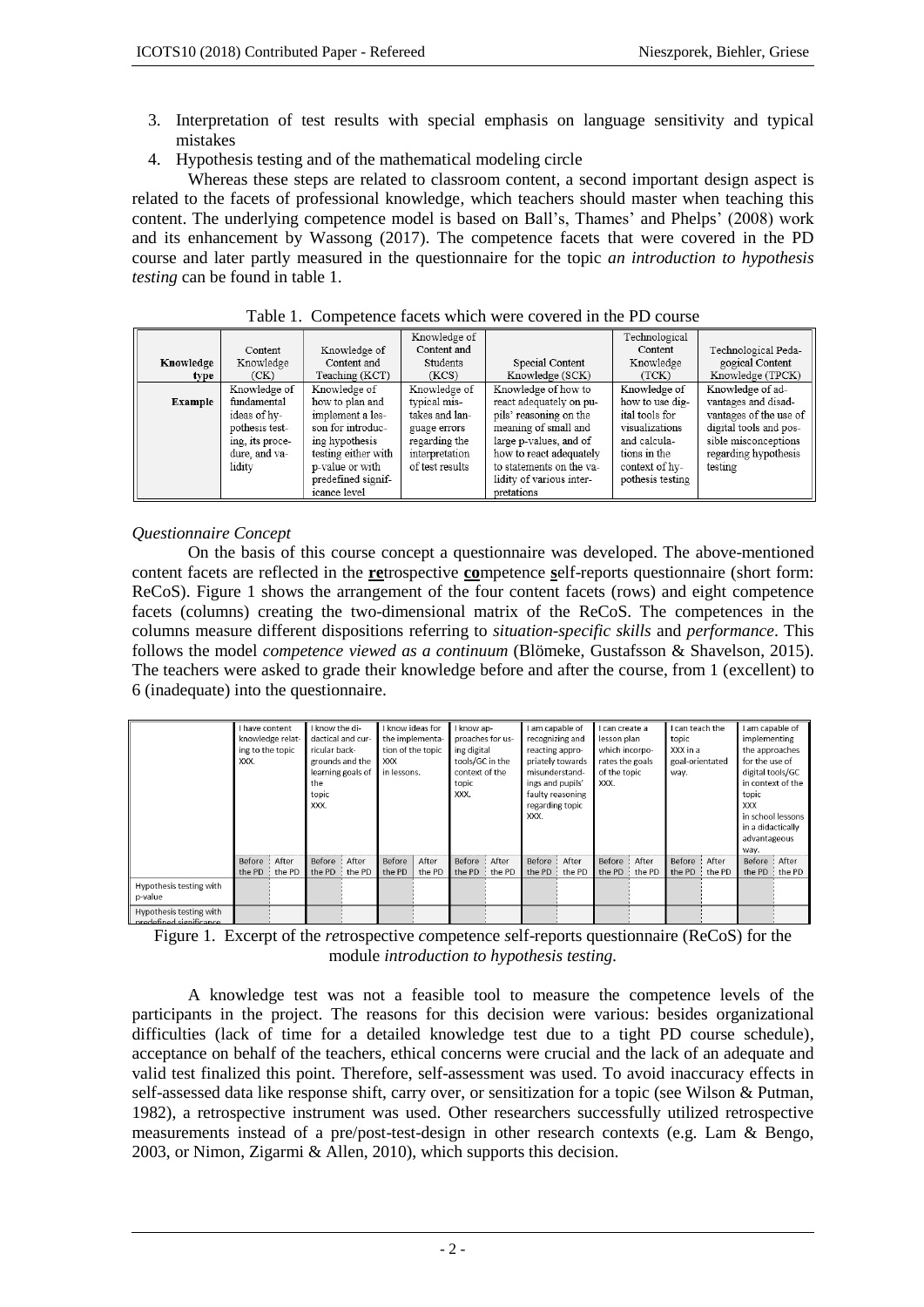## RESEARCH QUESTIONS

The following research questions were evaluated. This paper focuses on the first two questions, but it is planned to present results for the other two at ICOTS10:

- 1. How did the self-reported competence level of the participants develop during the PD course?
- 2. What differences can be found in the developments of the self-reported competence levels of specific content facets of the module *introduction to hypothesis testing*?
- 3. What differences can be found in the developments of the competence levels of specific competence facets of the module *introduction to hypothesis testing*?
- 4. Are there any relations between participants' individual preconditions and level of motivation and their competence development?

## DATA COLLECTION

The sample of the PD course consists of 60 upper secondary school teachers from two course locations. The questionnaire was distributed at the end of the module, therefore the participants knew about the content of each topic facet and the knowledge imparted when they were filling in the items.

# RESULTS

There is no evidence for statistical differences between the two PD locations (mean differences:  $p \ge 0.112$  Mann–Whitney U test). So the data was combined for further analysis. The self-assessed levels of each competence facet after the PD was significantly higher ( $p \leq$ 0.001, calculated with a Wilcoxon signed-rank test because normal distribution could not be assured) than before the PD. Every level of the content facet *hypothesis testing with p-values* before the PD was judged lower than those of others content facets. The increase (difference of grades after and before) of the competences relating to *hypothesis testing with p-values* was higher than those of the other facets (see Figure 2).

After the PD, the competence level was rated between grade 2 (good) and grade 3 (satisfying). There were no substantial differences between the competence facets of the different content facets, which is contrary to what was expected. It was anticipated that competences closer to classroom practices would be rated significantly lower, because of missing opportunities for field-testing. That was not the case and could be an indication for the effectiveness of the practicerelated concept of the course.



Figure 2. Increase of the self-assessments via ReCos from before compared to after the PD course, 1 point is equated to an increase of one grade

#### DISCUSSION AND REMARKS

Regarding the first research questions there is a recognizable subjective increase of the competence levels in all content and competence facets. As expected, the topic facets *hypothesis testing with p-values* was new to most of the participants, thus the teachers initially assessed themselves as rather low. Here, the PD course effected a substantial increase of the competence in these topic facets compared to all others. The increase compensated the initial differences in